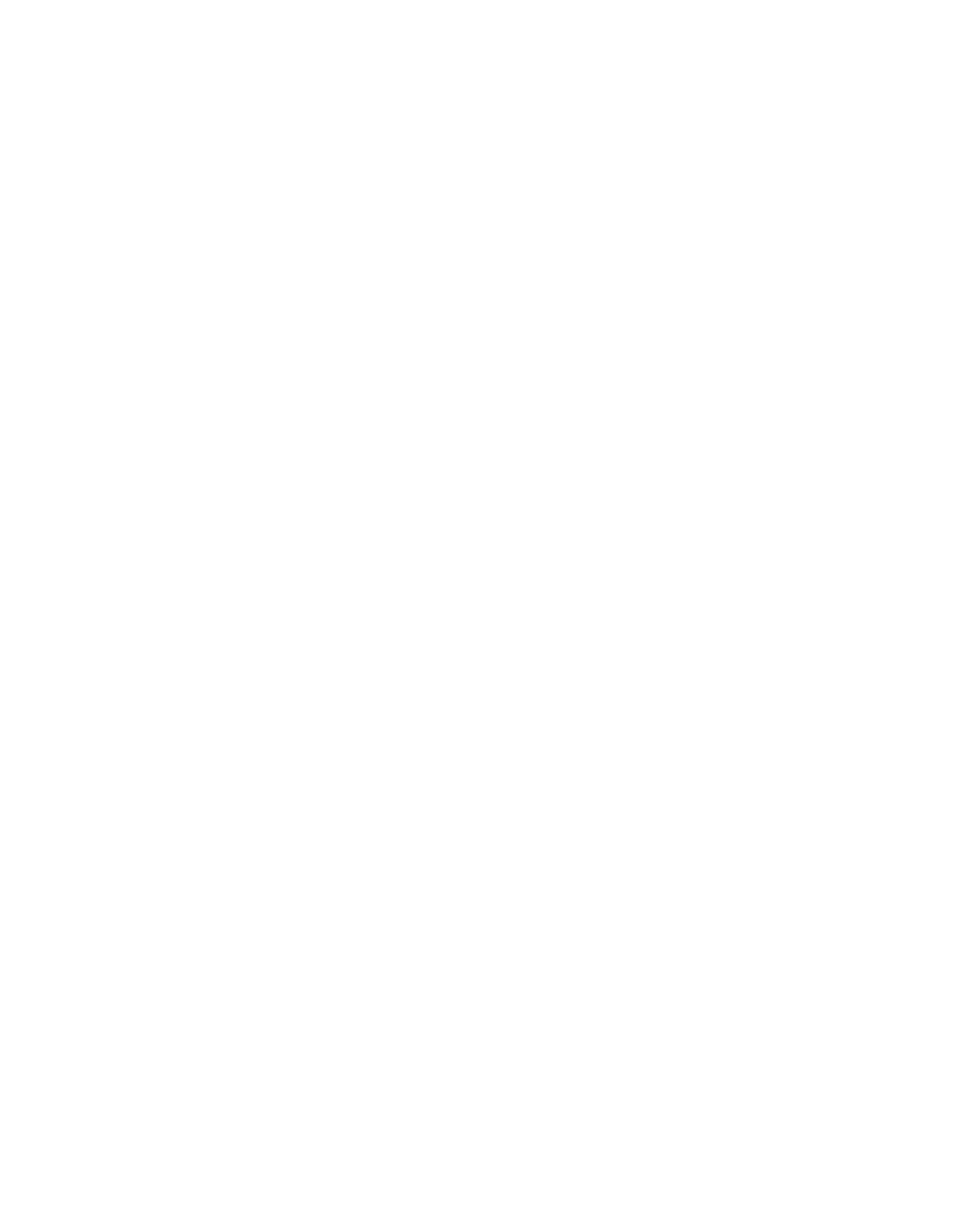### TABLE OF CONTENTS

|  | ii. Survey Results |  |
|--|--------------------|--|
|  |                    |  |
|  |                    |  |
|  |                    |  |
|  |                    |  |
|  |                    |  |
|  |                    |  |
|  |                    |  |
|  |                    |  |
|  |                    |  |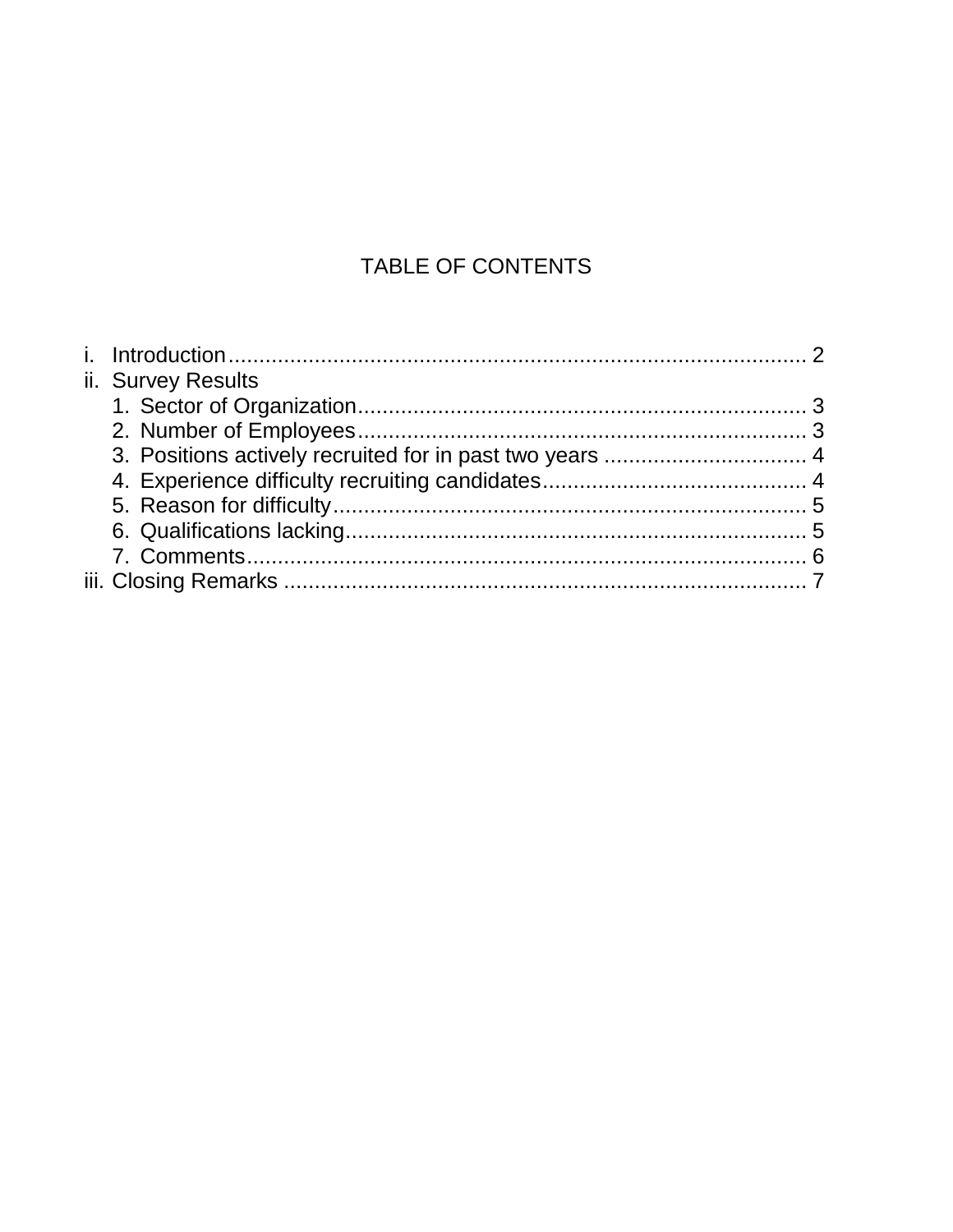#### **i. Introduction**

The Greenstone Workforce Preparedness Committee was created pursuant to the mutual goal of engaging in meaningful and ongoing discussions and information sharing about anticipated workforce preparedness for the Greenstone region. The Committee will work collaboratively in examining issues with a view to providing guidance including multi-party approaches to address labour shortage concerns.

Objectives:

- Highlight workforce development issues in the Greenstone Region;
- Proposed workforce development priorities for the Greenstone Region; and
- Required resources and timing for Greenstone workforce preparedness components.

The committee is comprised of the following representative groups: Confederation College, Greenstone Gold Mines, GEDC Business Centre, MTW Employment Services, Contact North, Greenstone Regional Skills Centre, Municipality of Greenstone, Thunderbird Friendship Centre and Private Sector; with Ex-Offico members FedNor and Ministry of Northern Development and Mines (MNDM)

The Committee's first action item was to produce a survey for local employers to complete in order to clearly determine the challenges they are facing when it comes to hiring and keeping new employees. This brief report outlines the results from the French and English surveys providing baseline data for the committee to review and action plan on.

Greenstone Survey reaped 25 survey results (21 English and 4 French); however some answers may reflect more responses as some questions allowed multiple answers. The survey was offered in both official languages where the results have been compiled into one document.

*Note:* 

*The original version of this report has been revised for public distribution in order to retain confidentiality. The committee felt it was important to make the report available to bring awareness of the Workforce Development Issues in Greenstone, in order to help community partners come together in attempt to address them.*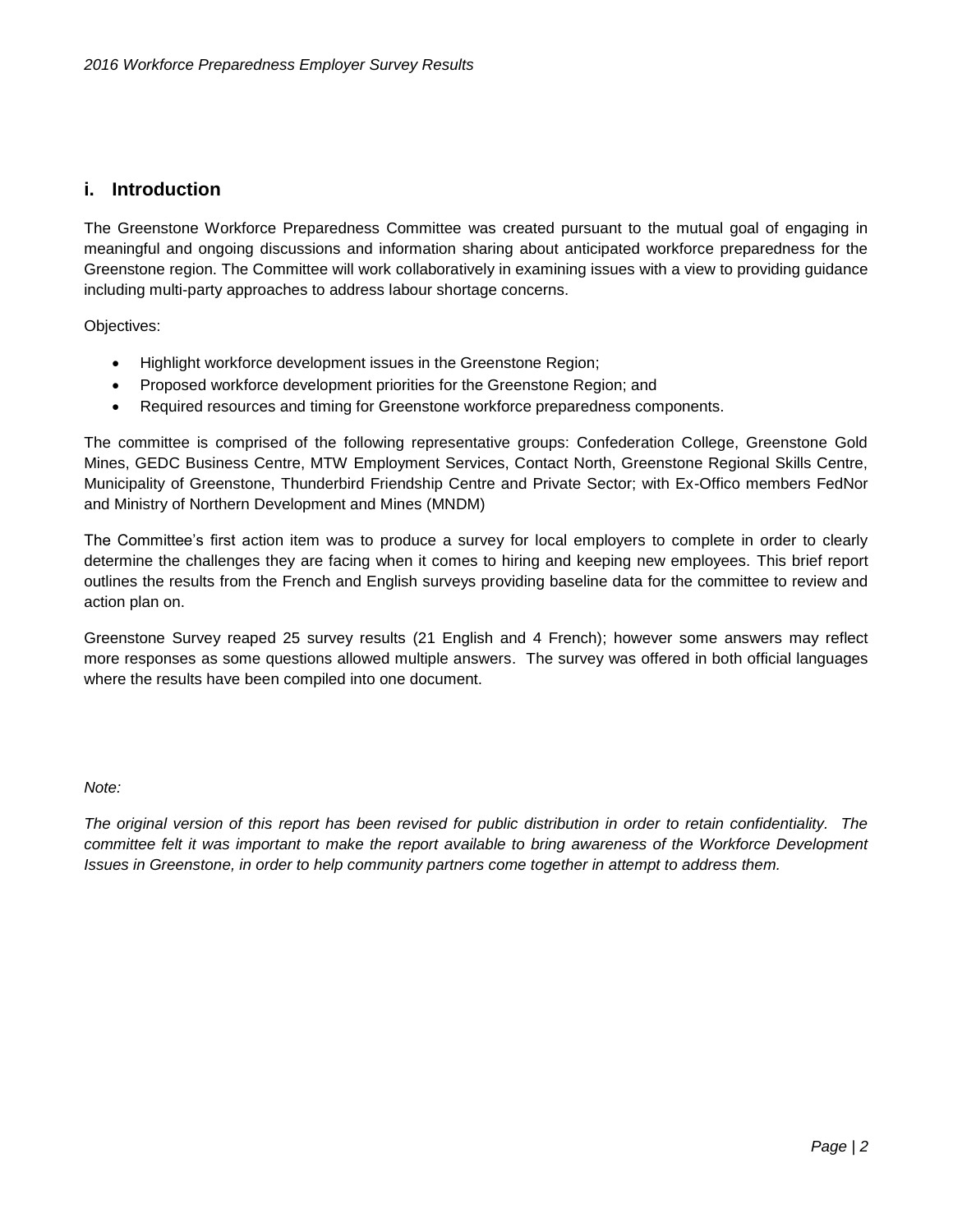#### **ii. Results**



**1. Please choose the sector that best describes your organization:**

*Other - Corporation, Employment, Wine-making, Emergency Response, CFDC*

**2. How many employees do you currently have working for your organization?**



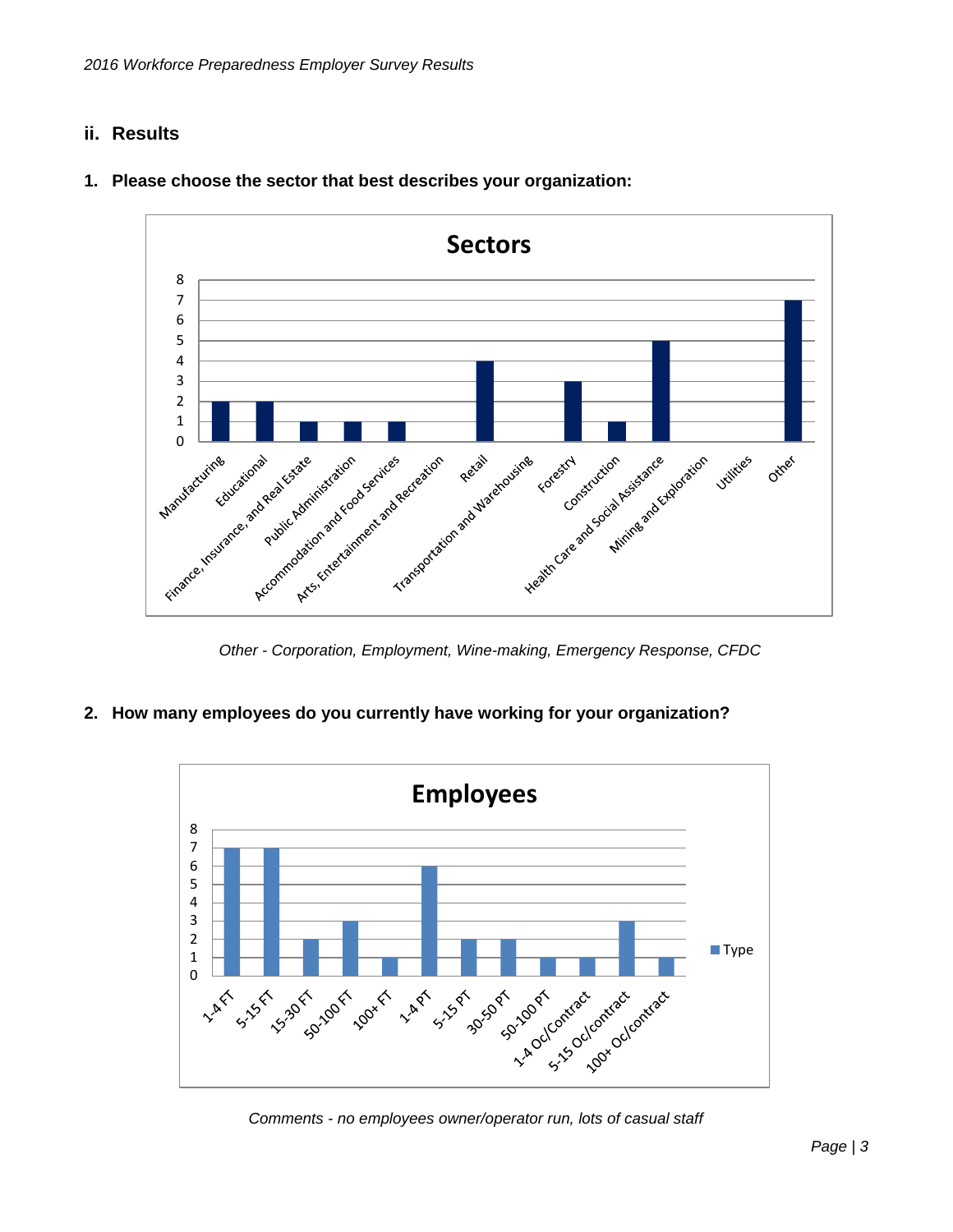

#### **3. How many positions have you actively recruited for in the past 2 years?**

*Comments - seasonal are summer students, also recruiting physicians*

**4. Have you experienced any difficulty recruiting and hiring local qualified candidates for these positions in the last two years?**

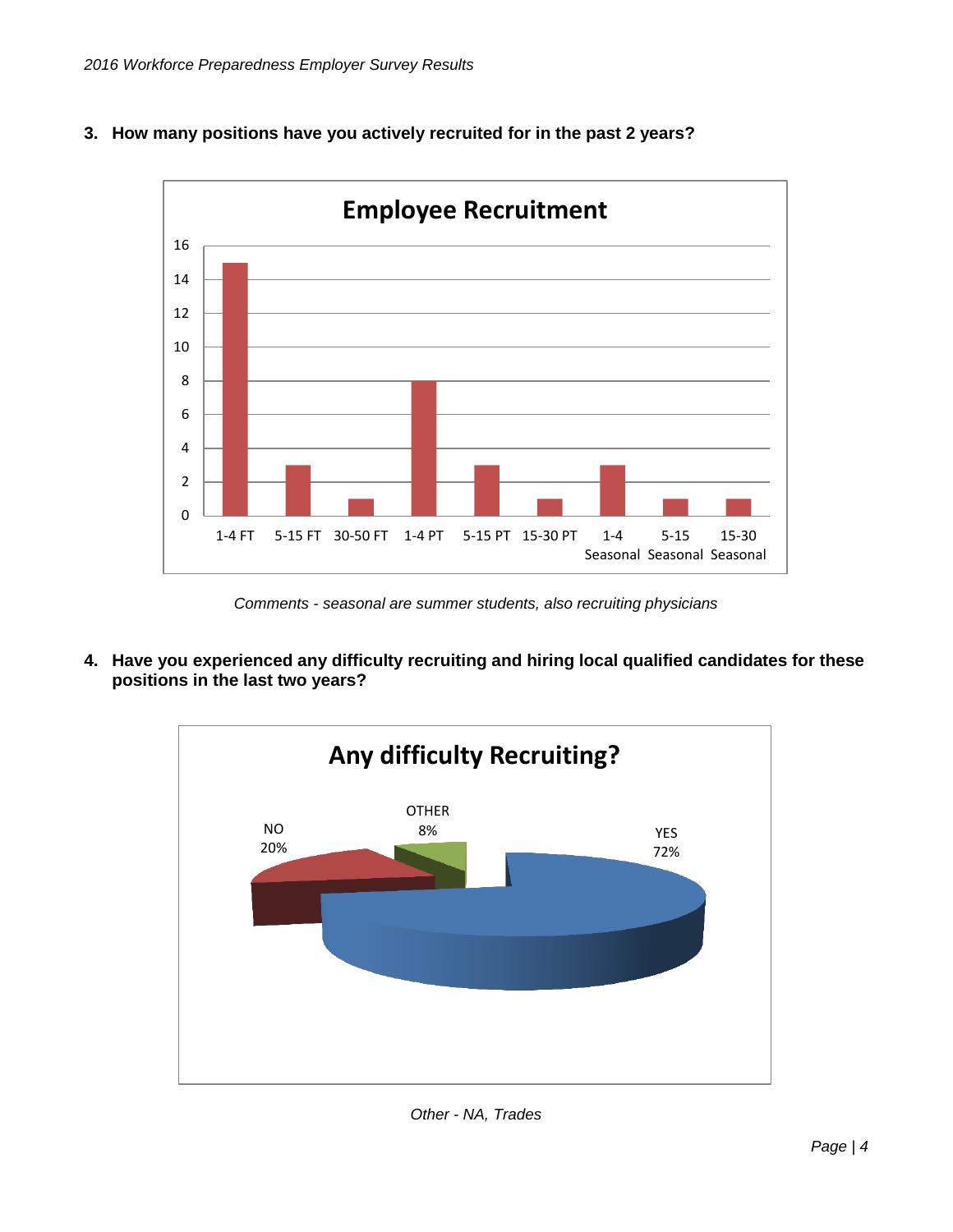

**5. If you answered yes to the previous question, please select the primary reason for the difficult recruiting?**

*Other: Qualified applicants not willing to relocate to this area; it's both lacking education and experience of the role; not a lot of people post their resume.*



#### **6. What best describes the qualifications job applicants' lack?**

*Other: see chart on next page*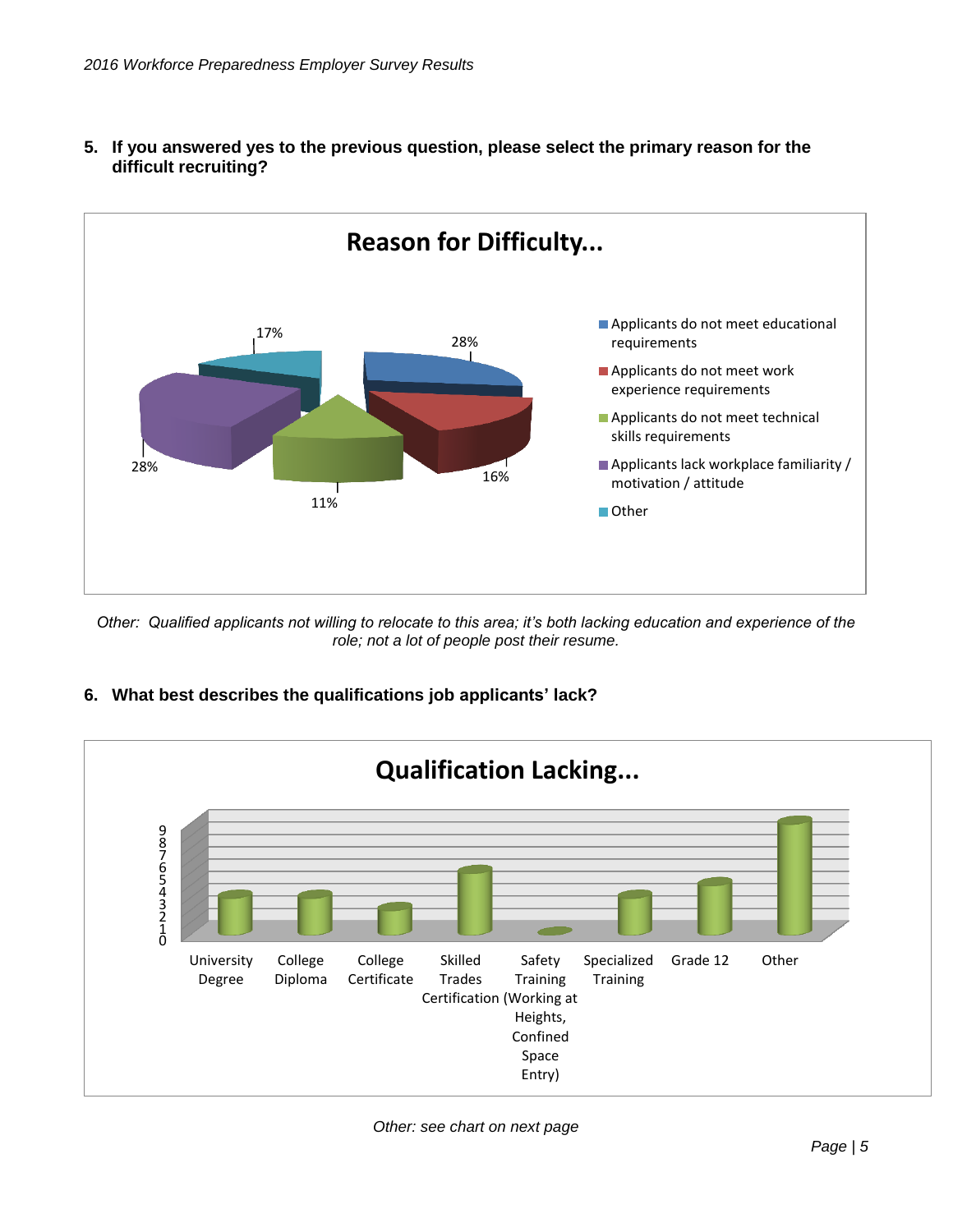For Question 6, there were a few comments made for the Specialized Training and Other options which can be viewed in the following chart:



#### **7. Comments:**

This question allowed the respondent to comment further on workforce issues, below is a summary of the results from question 7 and also further issues that were filled out in question 8. Due to confidentiality reasons the full responses cannot be shared.